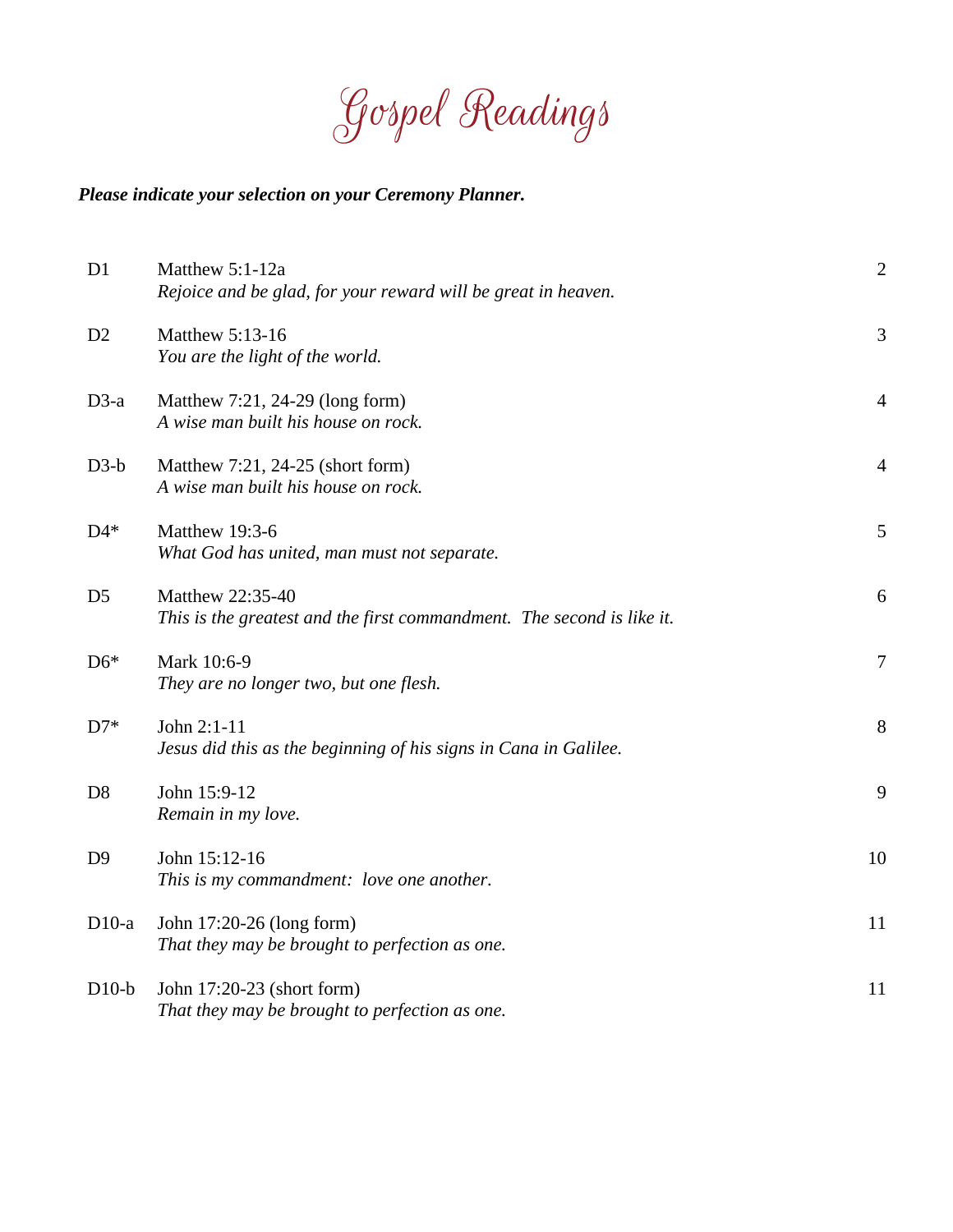# **D1 Matthew 5:1-12a**

*Rejoice and be glad, for your reward will be great in heaven.*

A reading from the holy Gospel according to Matthew:

When Jesus saw the crowds, he went up the mountain, and after he had sat down, his disciples came to him. He began to teach them, saying: "Blessed are the poor in spirit, for theirs is the Kingdom of heaven. Blessed are they who mourn, for they will be comforted. Blessed are the meek, for they will inherit the land. Blessed are they who hunger and thirst for righteousness, for they will be satisfied. Blessed are the merciful, for they will be shown mercy. Blessed are the clean of heart, for they will see God. Blessed are the peacemakers, for they will be called children of God. Blessed are they who are persecuted for the sake of righteousness, for theirs is the Kingdom of heaven. Blessed are you when they insult you and persecute you and utter every kind of evil against you falsely because of me. Rejoice and be glad, for your reward will be great in heaven."

The Gospel of the Lord.

### **Commentary**

On a wedding day, countless people will wish the newlyweds a "happy marriage" or some other expression of happiness. In this much beloved passage known as the Beatitudes, the word "blessed" can also be rendered as "happy," or "fortunate." This most recognizable of passages from Matthew's gospel admits that real happiness is not some fantasy of perpetual glee, but rather it is found in life's ordinary mix of bitter and sweet. All marriages experience good times and bad. As Christ's followers, we are called to consider the spiritual dimensions or the blessedness of all life's activity.

Further making this a worthy option for the marriage celebration is that this passage clearly states the basics for Christian living. It makes no reference to marriage, yet it is the first major discourse in all the Gospels where Jesus describes what life will be like for his followers. There is a parallel between Jesus beginning his teaching ministry and couples beginning their married lives. Similar to this passage, the nuptial blessing in the marriage rite concludes with the hope of eternal fulfillment by praying, "May you…come at last to the kingdom of heaven." Both stress that marriage has a cosmic dimension, for its fulfillment is in heaven.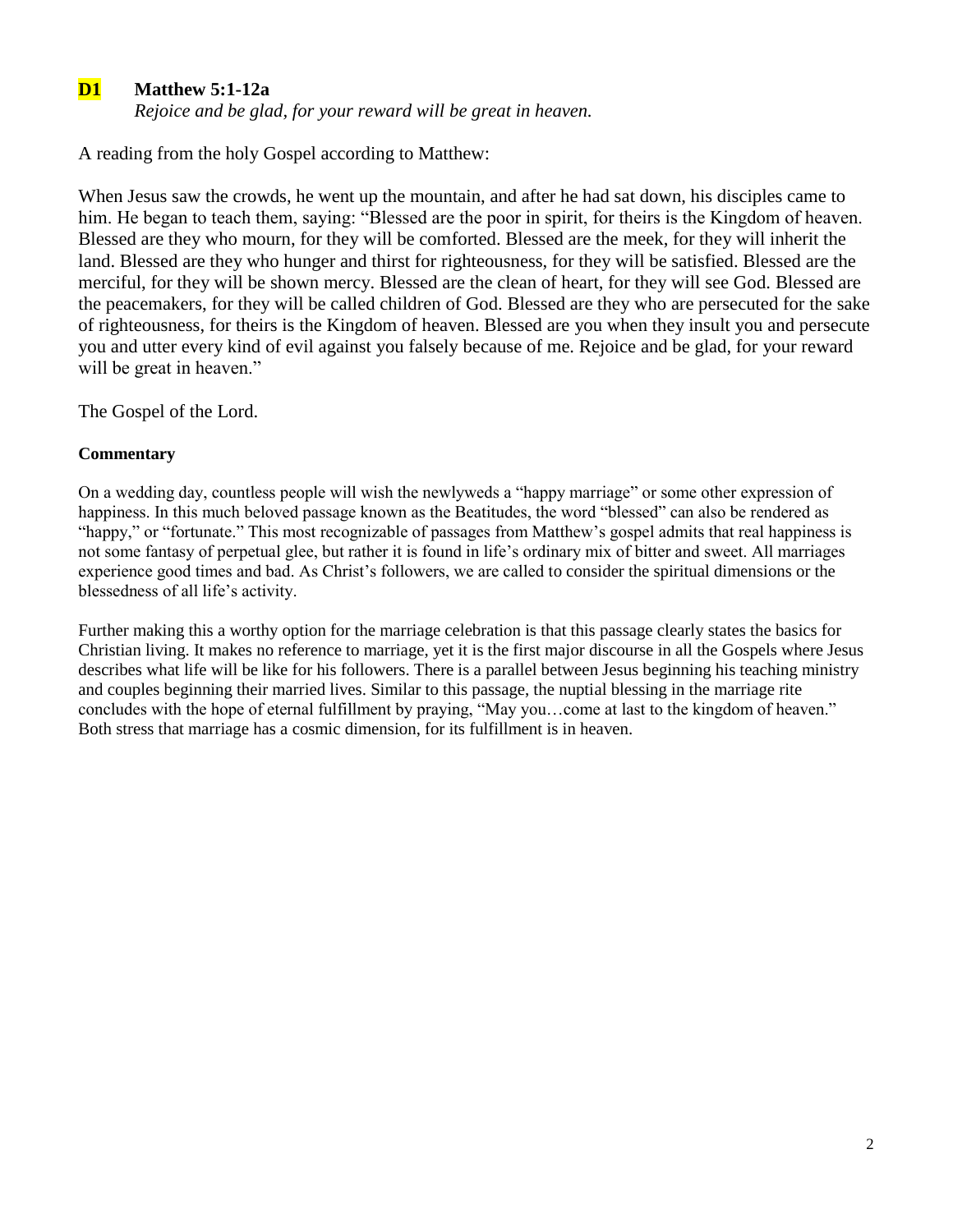# **D2 Matthew 5:13-16**

*You are the light of the world.*

A reading from the holy Gospel according to Matthew:

Jesus said to his disciples: "You are the salt of the earth. But if salt loses its taste, with what can it be seasoned? It is no longer good for anything but to be thrown out and trampled underfoot. You are the light of the world. A city set on a mountain cannot be hidden. Nor do they light a lamp and then put it under a bushel basket; it is set on a lamp stand, here it gives light to all in the house. Just so, your light must shine before others, that they may see your good deeds and glorify your heavenly Father."

The Gospel of the Lord.

#### **Commentary**

This passage, like the ones prior and following, is part of Jesus' Sermon on the Mount that takes up three full chapters of Matthew's gospel. It pertains to Jesus' foundational teachings for all who seek to follow him. Obviously, a particular reference to marriage is not included here. It does state that Christian living is like a light that illumines a world gone dark from the gloom of sin. The stress on the outward nature of the Christian life is a very useful image for married couples. Love for one another should not be contained to themselves. It should seek to be poured out for others. Like the markings of an upstanding person of faith, the marks of a strong marriage are when others are positively affected and benefit from a couple's union. Authentic love translates into good deeds and into glory for God.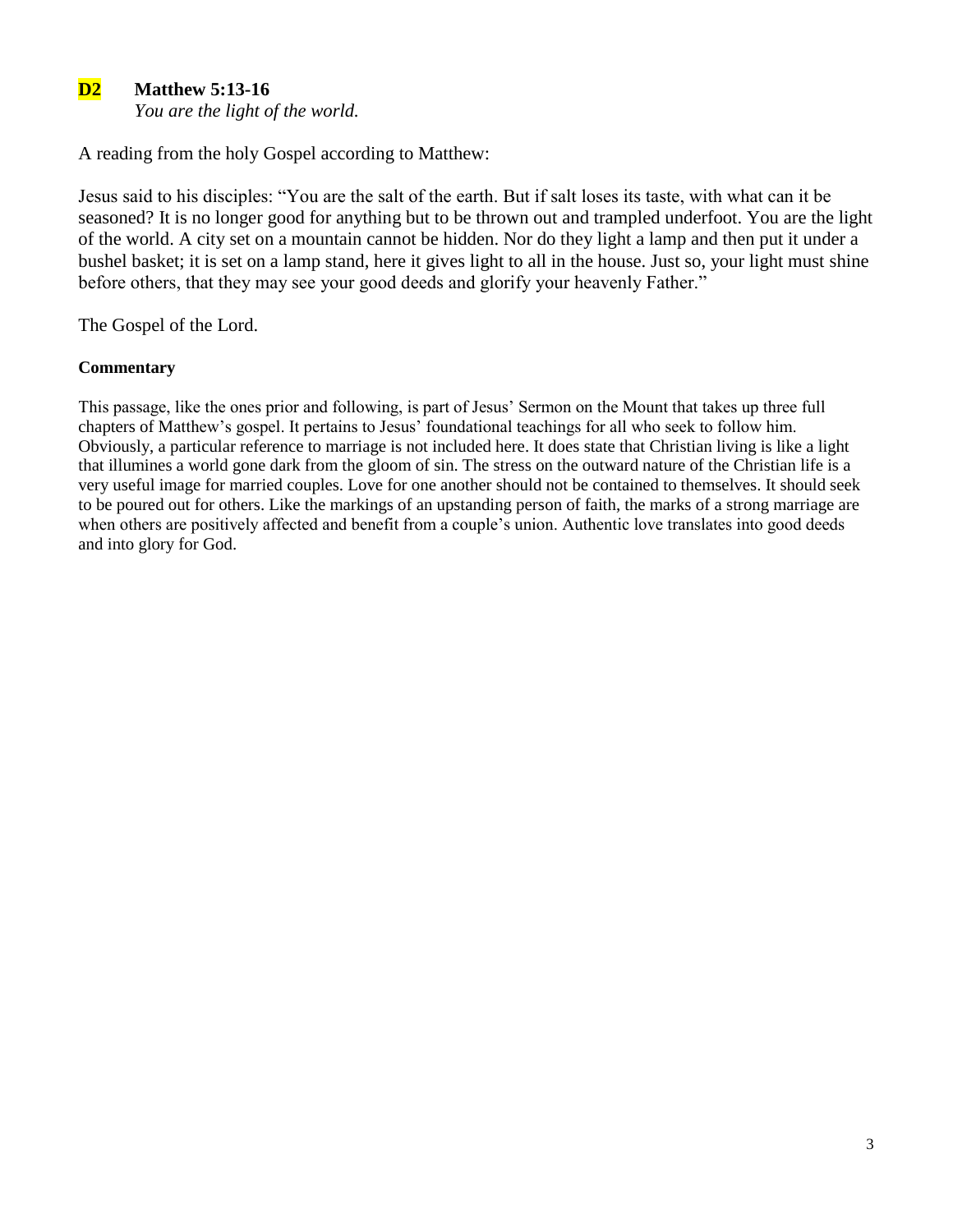### **D3-a Matthew 7:21, 24-29 (Long Form)**

*A wise man built his house on rock.*

A reading from the holy Gospel according to Matthew:

Jesus said to his disciples: "Not everyone who says to me, 'Lord, Lord,' will enter the Kingdom of heaven, but only the one who does the will of my Father in heaven. "Everyone who listens to these words of mine and acts on them will be like a wise man who built his house on rock. The rain fell, the floods came, and the winds blew and buffeted the house. But it did not collapse; it had been set solidly on rock. And everyone who listens to these words of mine but does not act on them will be like a fool who built his house on sand. The rain fell, the floods came, and the winds blew and buffeted the house. And it collapsed and was completely ruined." When Jesus finished these words, the crowds were astonished at his teaching, for he taught them as one having authority, and not as their scribes.

The Gospel of the Lord.

# *OR*

# **D3-b Matthew 7:21, 24-25 (Short Form)**

*A wise man built his house on rock.*

A reading from the holy Gospel according to Matthew:

Jesus said to his disciples: "Not everyone who says to me, 'Lord, Lord,' will enter the Kingdom of heaven, but only the one who does the will of my Father in heaven. "Everyone who listens to these words of mine and acts on them will be like a wise man who built his house on rock. The rain fell, the floods came, and the winds blew and buffeted the house. But it did not collapse; it had been set solidly on rock."

The Gospel of the Lord.

### **Commentary**

This passage concludes the extensive opening discourse in Matthew's gospel regarding an overall picture of discipleship. This is why the longer version of the passage concludes with the note about Jesus finishing these words and the crowd being astonished at his teaching. From the Beatitudes to this point, Jesus has spent much time instructing, and he concludes it all by telling his interested followers that they must put these teachings into actions. The crowd's reaction is astonishment. Discipleship is as much about doing as it is believing. The disciple is to listen first and then act (vs. 24) upon God's Word.

All couples getting married have one eye set on the future. So does Matthew. Just like the opening statement in this passage, Matthew frequently portrays Jesus describing the actions a disciple must undertake to enter into the Kingdom of Heaven. Many wedding couples will be making plans for a new home together. This passage invites consideration of a spiritual and eternal home. Beginning their marriage in the Church is the start point of a solid foundation. Couples who are wise will continue to nourish their relationship with an active faith life and commitment to the parish community.

The short form (below) ends the passage with the strong image of setting one's house on rock. The image of the house built upon the uncertainty of sand is omitted.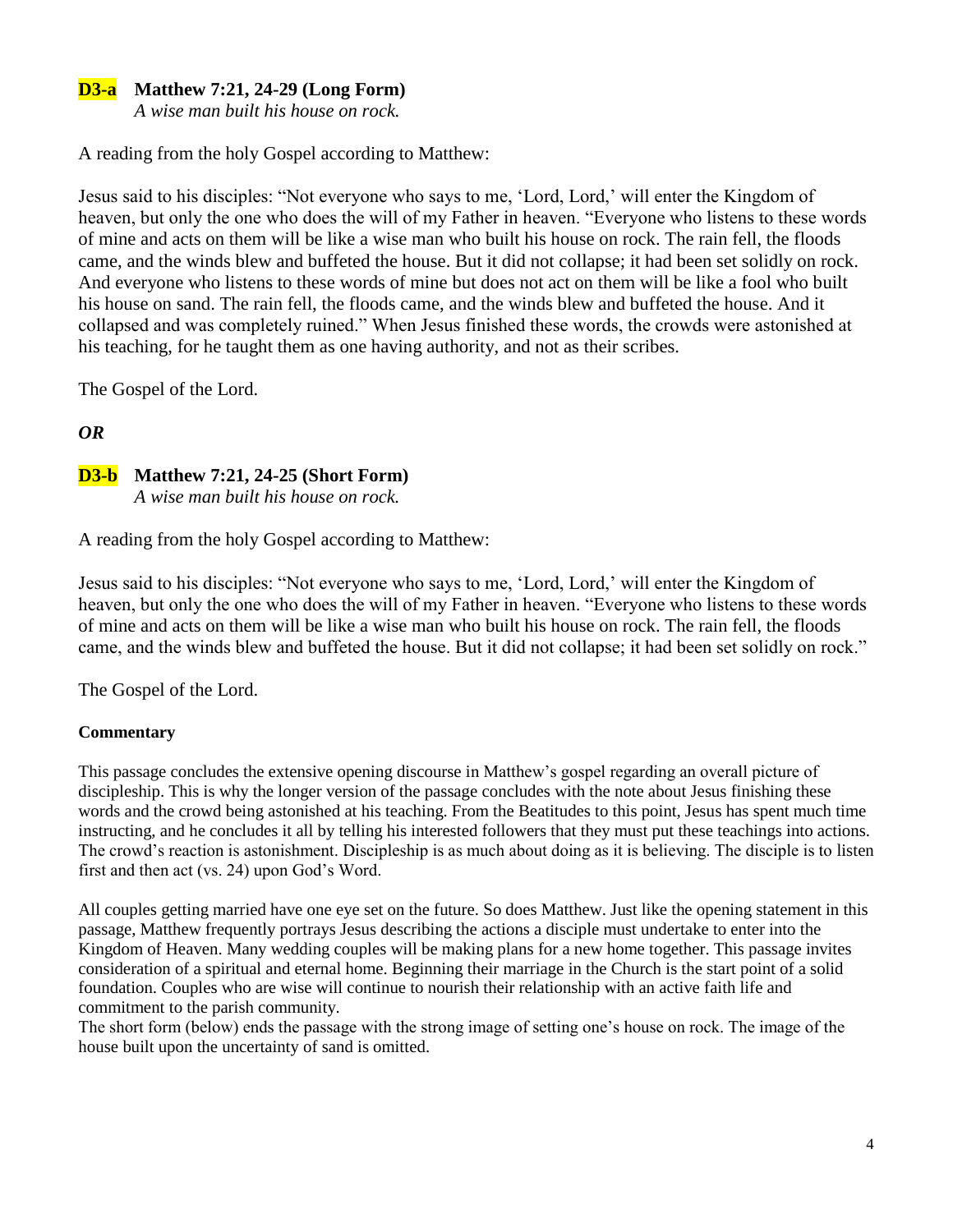### **D4\* Matthew 19:3-6**

*What God has united, man must not separate.*

A reading from the holy Gospel according to Matthew:

Some Pharisees approached Jesus, and tested him, saying, "Is it lawful for a man to divorce his wife for any cause whatever?" He said in reply, "Have you not read that from the beginning the Creator made them male and female and said, For this reason a man shall leave his father and mother and be joined to his wife, and the two shall become one flesh? So they are no longer two, but one flesh. Therefore, what God has joined together, man must not separate."

The Gospel of the Lord.

#### **Commentary**

As is commonplace in the Gospels, Jesus does not outright answer "Yes," or "No" to a zinging question launched by the Pharisees. After all, they were trying to trip him up. Instead of a simple one word response, Jesus poses a question back. The Pharisees were experts on the law, and they should have easily known the passage from Genesis 2 that Jesus quotes. The first five chapters of the Bible, known as the Pentateuch, were the core of Jewish life during Jesus' lifetime. Jesus does not comment on the lawfulness of divorce, at least not in civil terms. Rather, as he demonstrates a central element of his mission, Jesus raises the stakes to a divine and spiritual reality. He says that "what God has joined" those on earth must not separate. Marriage is a participation in the divine ordering of earthly activities.

This passage is the clearest expression of marriage in the Gospels (a parallel reading is found in Mark 10:2-9). It is the firm foundation for the Church's teaching on the indissolubility of marriage. When selected for the wedding ritual, it will help to highlight the couple's vows which are to last all the days of their lives.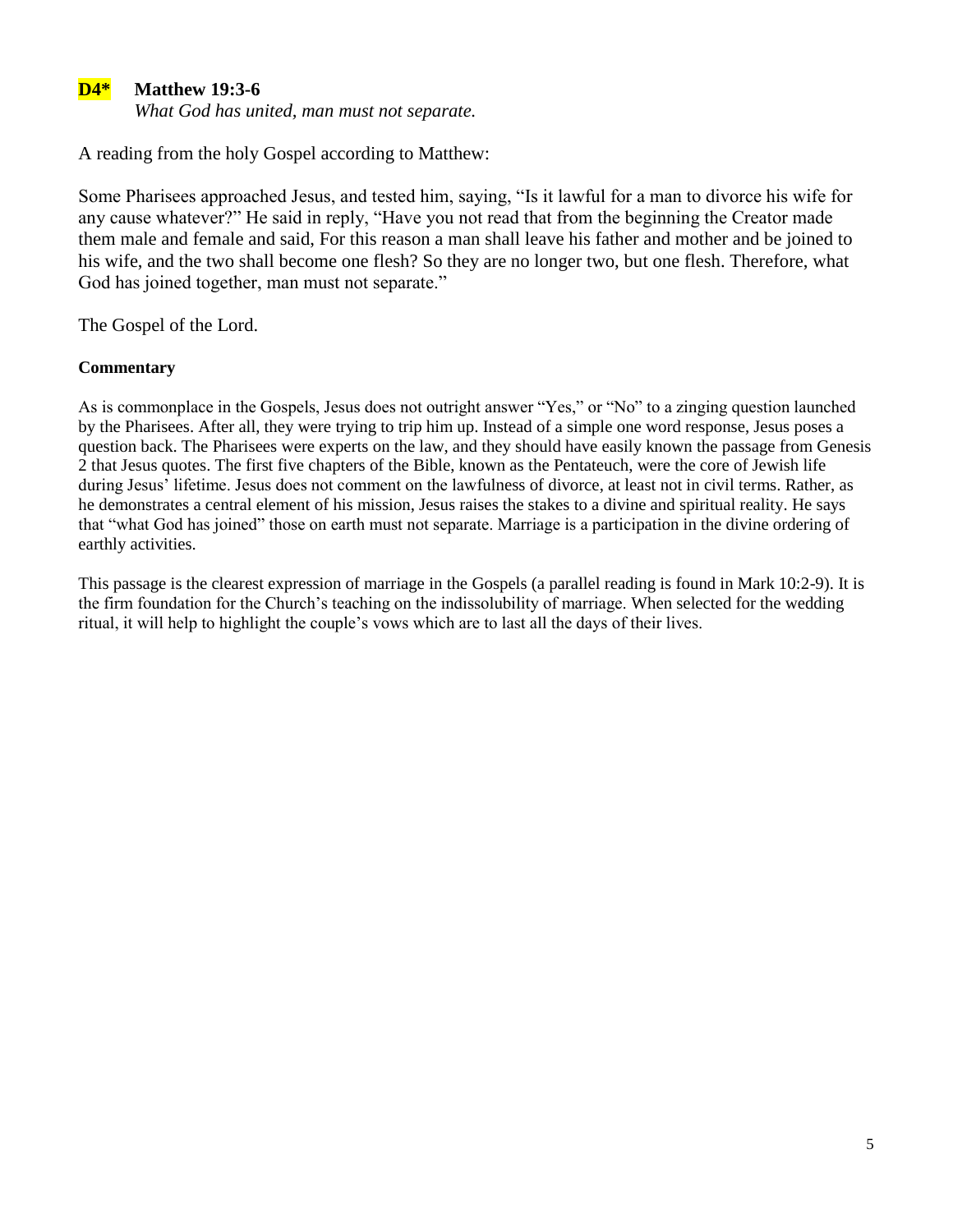### **D5 Matthew 22:35-40**

*This is the greatest and the first commandment. The second is like it.*

A reading from the holy Gospel according to Matthew:

One of the Pharisees, a scholar of the law, tested Jesus by asking, "Teacher, which commandment in the law is the greatest?" He said to him, "You shall love the Lord, your God, with all your heart, with all your soul, and with all your mind. This is the greatest and the first commandment. The second is like it: You shall love your neighbor as yourself. The whole law and the prophets depend on these two commandments."

The Gospel of the Lord.

#### **Commentary**

The Pharisees are often portrayed in the gospels as micro-managers of the law. There were literally hundreds of laws governing nearly every aspect of life. So, a scholar approaches Jesus and calls him teacher, yet the Pharisee intends to test him. Jesus first quotes Deuteronomy 6:5, the commandment to love God. He doesn't stop there, as he then recites Leviticus 19:18 to love your neighbor. Loving others is like loving God. In fact, loving others is one way to demonstrate our deep love for God. The two are now very closely linked because of this master teaching by Jesus.

At baptism, parents are asked if they are ready and willing to accept the responsibilities to raise the child as Christ has taught us, to love God and love one's neighbor. Proclaiming this Gospel at the wedding liturgy will underscore the very basic mission of a Christian–to throw one's entire heart, mind, and soul into loving God, and then to seek to love all others. It will make a subtle connection between baptism as the first sacrament and this sacrament of matrimony. Marriage is not explicitly noted in this passage, yet the connection is natural. Couples with a genuine commitment to improving their community and the well-being of others will especially resonate with this passage.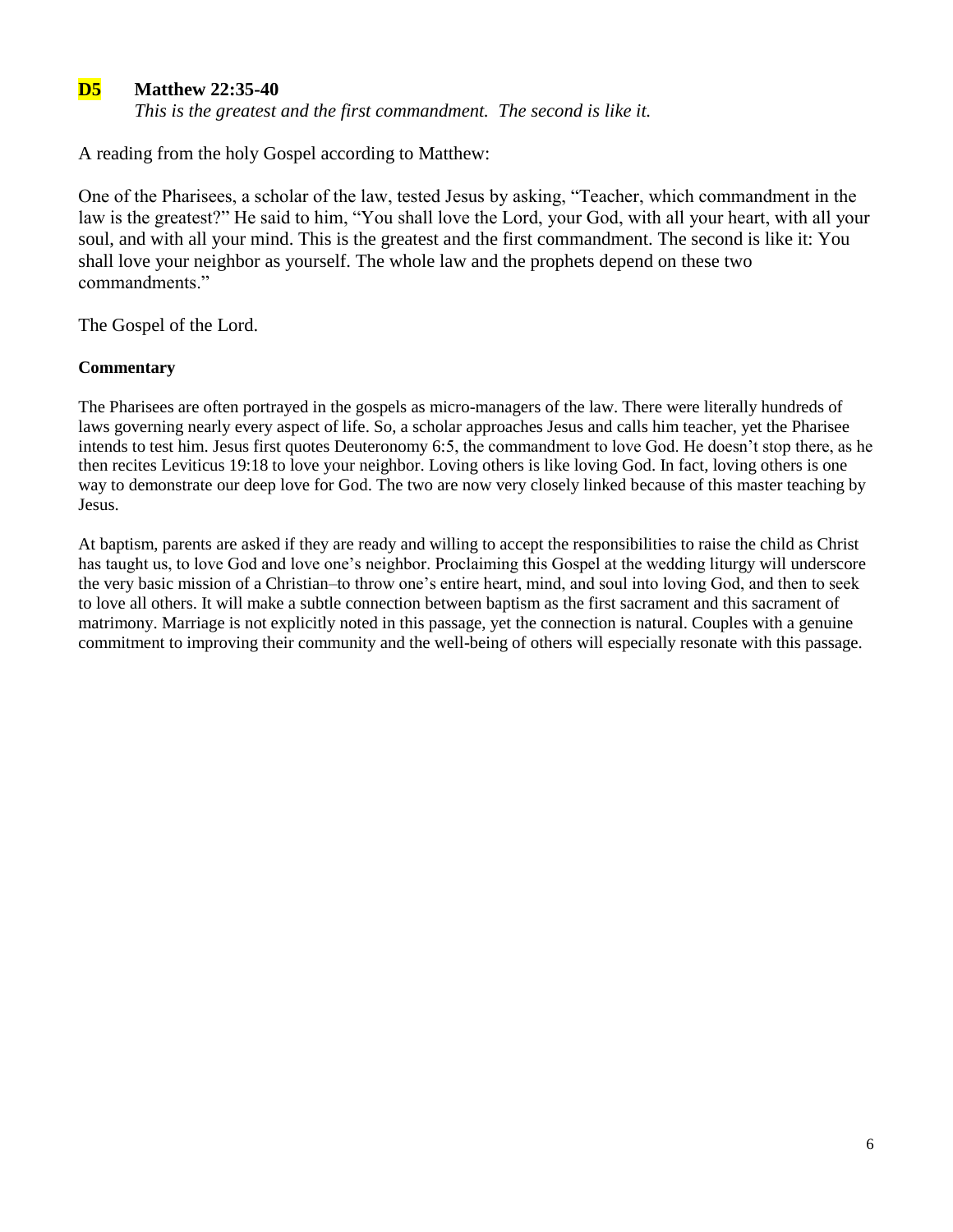# **D6\* Mark 10:6-9**

*They are no longer two, but one flesh.*

A reading from the holy Gospel according to Mark:

Jesus said: "From the beginning of creation, God made them male and female. For this reason a man shall leave his father and mother and be joined to his wife, and the two shall become one flesh. So they are no longer two but one flesh. Therefore what God has joined together, no human being must separate."

The Gospel of the Lord.

#### **Commentary**

The Gospels of Matthew, Mark, and Luke, contain many of the same stories, just slightly retold from their own perspective. This short reading from Mark is the same as option #4 by St. Matthew in the wedding readings. Jesus reiterates the Hebrew scripture from Genesis 1:27 and 2:24, noting that God is the source of creation, making men and women who are designed to become one flesh. The Genesis text speaks of the man being joined to his wife, yet Jesus' final remarks drive the point home that the intent is for both of them to be together inseparably.

This passage reflects the hallmark of any sacrament – they are particular experiences of the Divine. God is doing the joining and no human being must separate it. This final phrase will be heard once again directly after the bride and groom have exchanged their consent and vows when the priest prays, "Let no one separate what God has joined."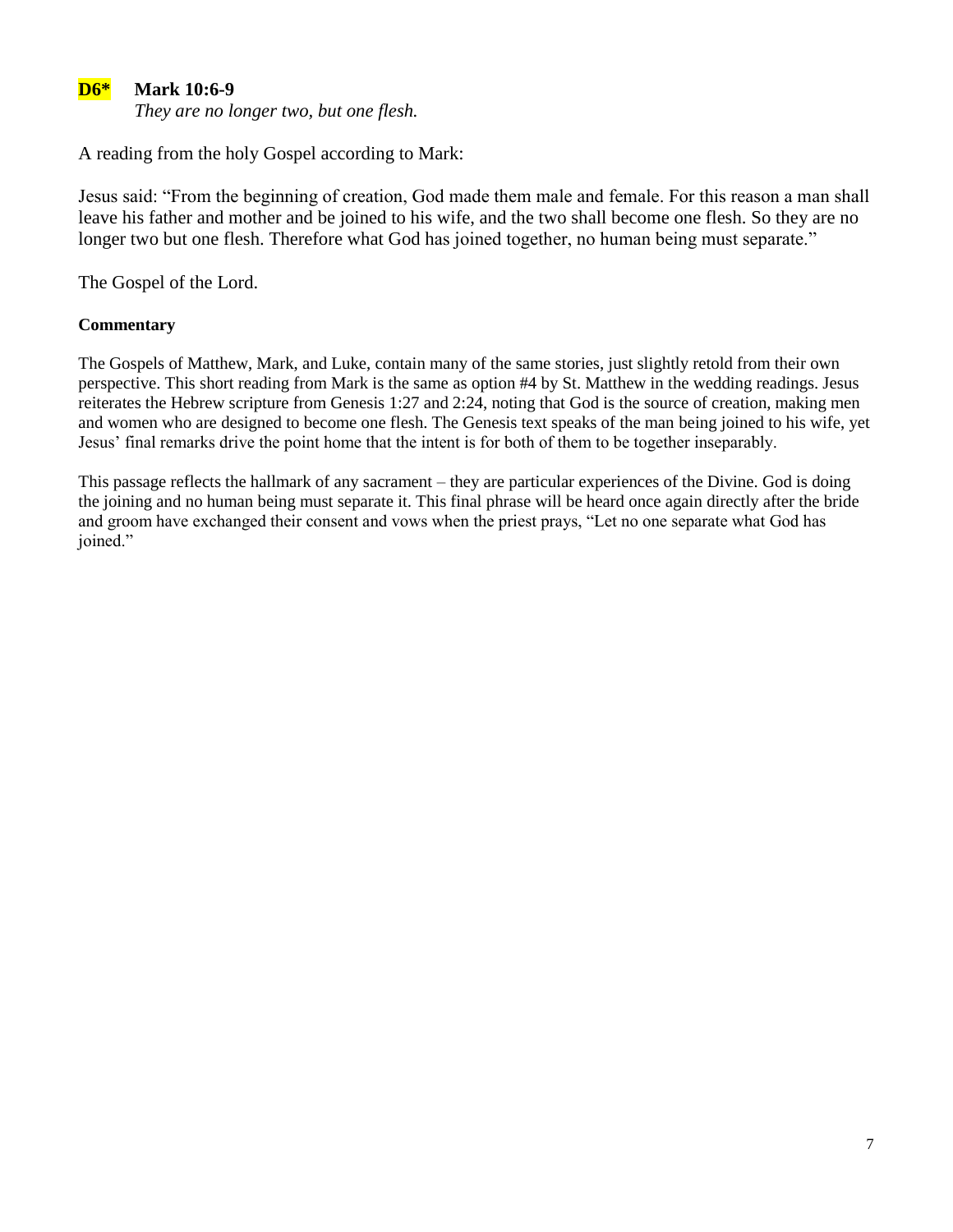# **D7\* John 2:1-11**

*Jesus did this as the beginning of his signs in Cana in Galiliee*

A reading from the holy Gospel according to John:

There was a wedding in Cana in Galilee, and the mother of Jesus was there. Jesus and his disciples were also invited to the wedding. When the wine ran short, the mother of Jesus said to him, "They have no wine." And Jesus said to her, "Woman, how does your concern affect me? My hour has not yet come." His mother said to the servers, "Do whatever he tells you." Now there were six stone water jars there for Jewish ceremonial washings, each holding twenty to thirty gallons. Jesus told them, "Fill the jars with water." So they filled them to the brim. Then he told them, "Draw some out now and take it to the headwaiter." So they took it. And when the headwaiter tasted the water that had become wine, without knowing where it came from (although the servants who had drawn the water knew), the headwaiter called the bridegroom and said to him, "Everyone serves good wine first, and then when people have drunk freely, an inferior one; but you have kept the good wine until now." Jesus did this as the beginning of his signs in Cana in Galilee and so revealed his glory, and his disciples began to believe in him.

The Gospel of the Lord.

#### **Commentary**

This passage is traditionally called, "The Wedding Feast at Cana." Clearly, a wedding is taking place, and not only is Jesus there, but so is his mother, Mary. This makes it attractive to many couples. Yet, more is happening. It's as if the wedding scene is taking place in the background. In the foreground is a conversation between Mary, the wait staff, and Jesus who reveals a tremendously transformative power.

Embedded in the story is the strength of faith – Mary encourages the servers to do whatever Jesus commands, and it ends with the disciples believing in him. Like the servers, those who demonstrate faith in Christ Jesus will experience good, glorious, and abundant things in this life and especially the next. This text appears early in John's gospel and is the beginning of Jesus' many signs. It offers a glimpse of heaven showing the glory of a world to come. The generously overflowing jars of fine wine are symbolic of what Jesus himself offers to us.

Couples who have experienced the transforming power of faith and the abundant presence of Jesus in their lives will enjoy this passage. It encourages them to be like earthen vessels – open to divine transformation whereby their lives are changed to imitate more clearly the ways of Christ.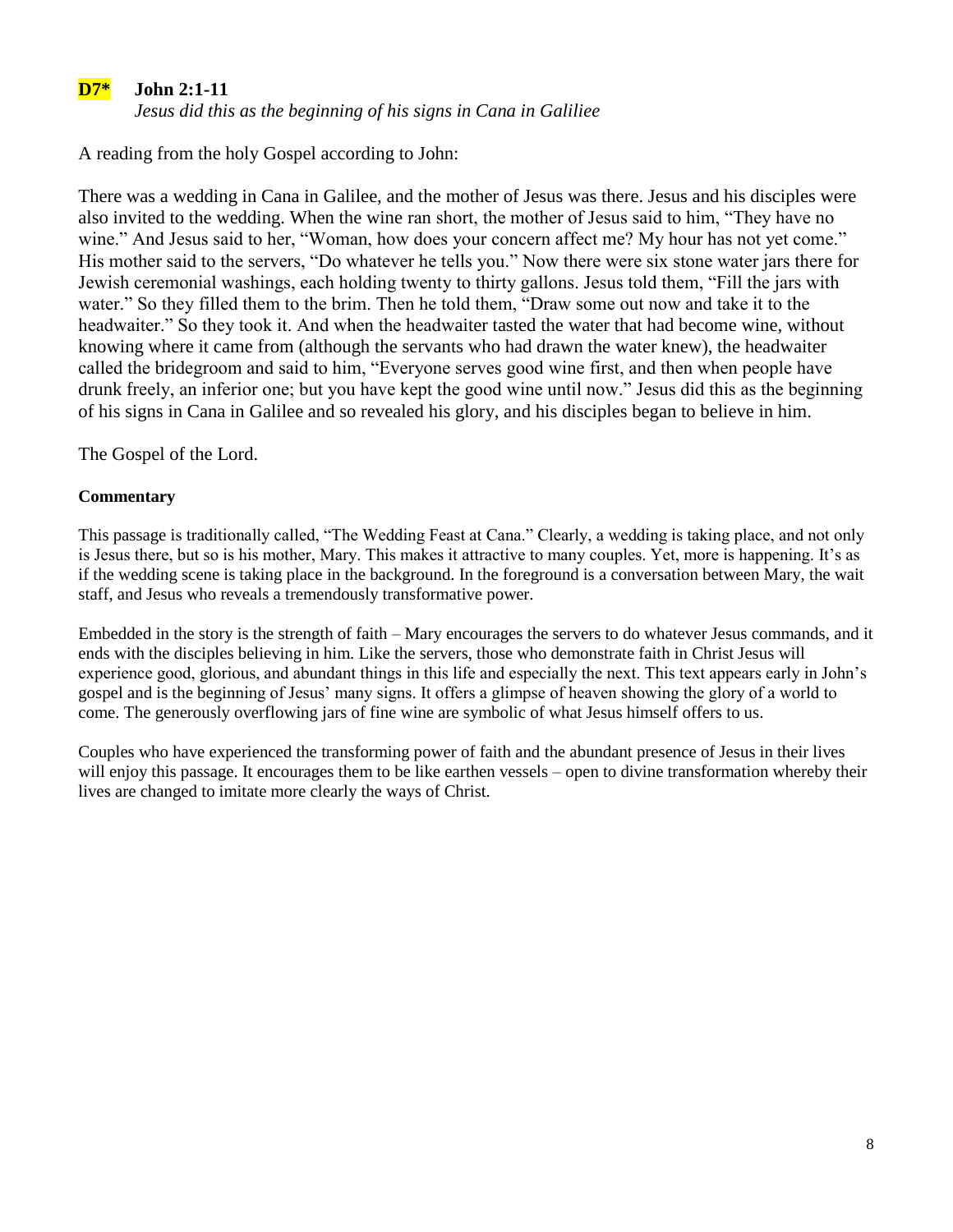# **D8 John 15:9-12**

*Remain in my love.*

A reading from the holy Gospel according to John:

Jesus said to his disciples: "As the Father loves me, so I also love you. Remain in my love. If you keep my commandments, you will remain in my love, just as I have kept my Father's commandments and remain in his love. "I have told you this so that my joy might be in you and your joy might be complete. This is my commandment: love one another as I love you."

The Gospel of the Lord.

### **Commentary**

As family and friends gather for a wedding ceremony one can sense that the church and the environment is oozing with love. There is great excitement and an overabundance of good will and joyful well wishes for the couple. This passage from John's gospel builds upon the love that is present as it urges the couple and the community to remain in love.

This passage is part of some words of farewell from Jesus to his disciples. He expresses his love for them before his return to the Father. The Father has loved the Son, who in turn loved the people. Now, the people are to keep alive that love by imitating it in their communities. This kind of love is particular. It is the love expressed by the Triune God. "As the Father loves me, so I love you" (v. 9). God the Father loves God the Son boundlessly, without calculation, condition, or discussion, and absolutely freely. The love of the Father to the Son is a pure expression of liberating selflessness.

Couples who are joyously in love, and see God as the source of that love will be attracted to this passage. This love is not an emotion or a feeling which are always passing, but it is a permanent love that wells up from within the fullness of one's being. Following the command to love in the selfless ways of the Triune God leads to lasting joy. As couples strive to retain and remain in love, they bring joy to God. Committed, mutual, married love completes divine joy.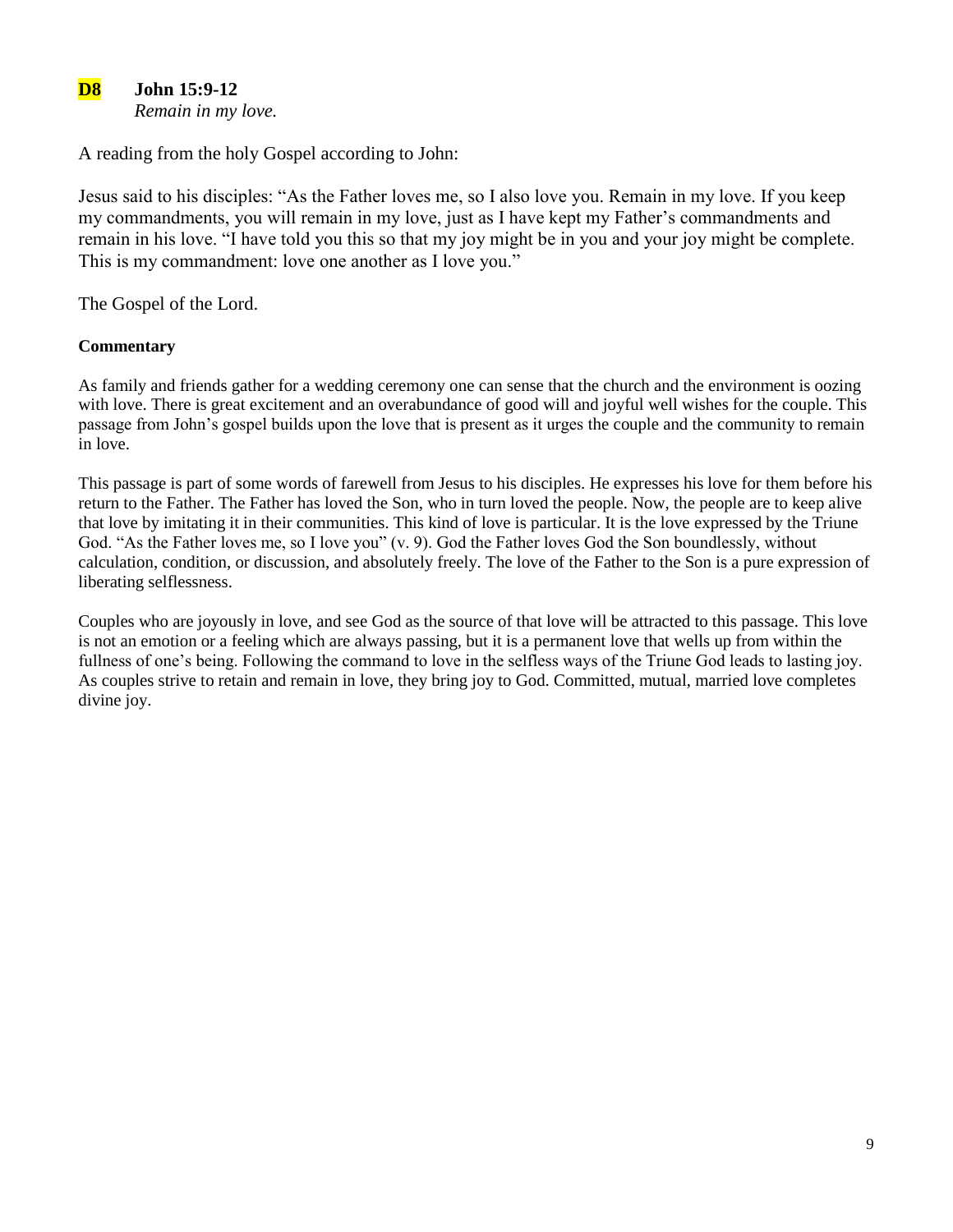# **D9 John 15:12-16**

*This is my commandment: love one another.*

A reading from the holy Gospel according to John:

Jesus said to his disciples: "This is my commandment: love one another as I love you. No one has greater love than this, to lay down one's life for one's friends. You are my friends if you do what I command you. I no longer call you slaves, because a slave does not know what his master is doing. I have called you friends, because I have told you everything I have heard from my Father. It was not you who chose me, but I who chose you and appointed you to go and bear fruit that will remain, so that whatever you ask the Father in my name he may give you."

The Gospel of the Lord.

#### **Commentary**

This passage is a continuation of the farewell words from the previous selection. Jesus is at the Last Supper, and prepared to depart from his disciples. Though absent physically, his presence will remain, particularly in the expressions of selfless loving that imitate his actions. The sacrificial love of married couples is like a mirror of the selfless way that Christ loved his friends. This is why marriage is a sacrament and is a path to salvation, because the two are participating in an action of Christ Jesus.

Many couples will embrace the image of laying down one's life for the other spouse. It is tough, and it reinforces the fact that spousal love is to endure until death. This is the action of spouses, and it also the central action of real friendship.

The vocation of all Christians is to be drawn into divine friendship. When believers live as Friends of God, their lives will show it (bear fruit) and they will be encouraged to rely upon that friendship in favorable ways for "whatever you ask the Father in my name, he may give you" (v.16). The fruit of the married couple will likely include children who will also be formed to selflessly love and follow Christ's ways. And the family will together call upon God in their need.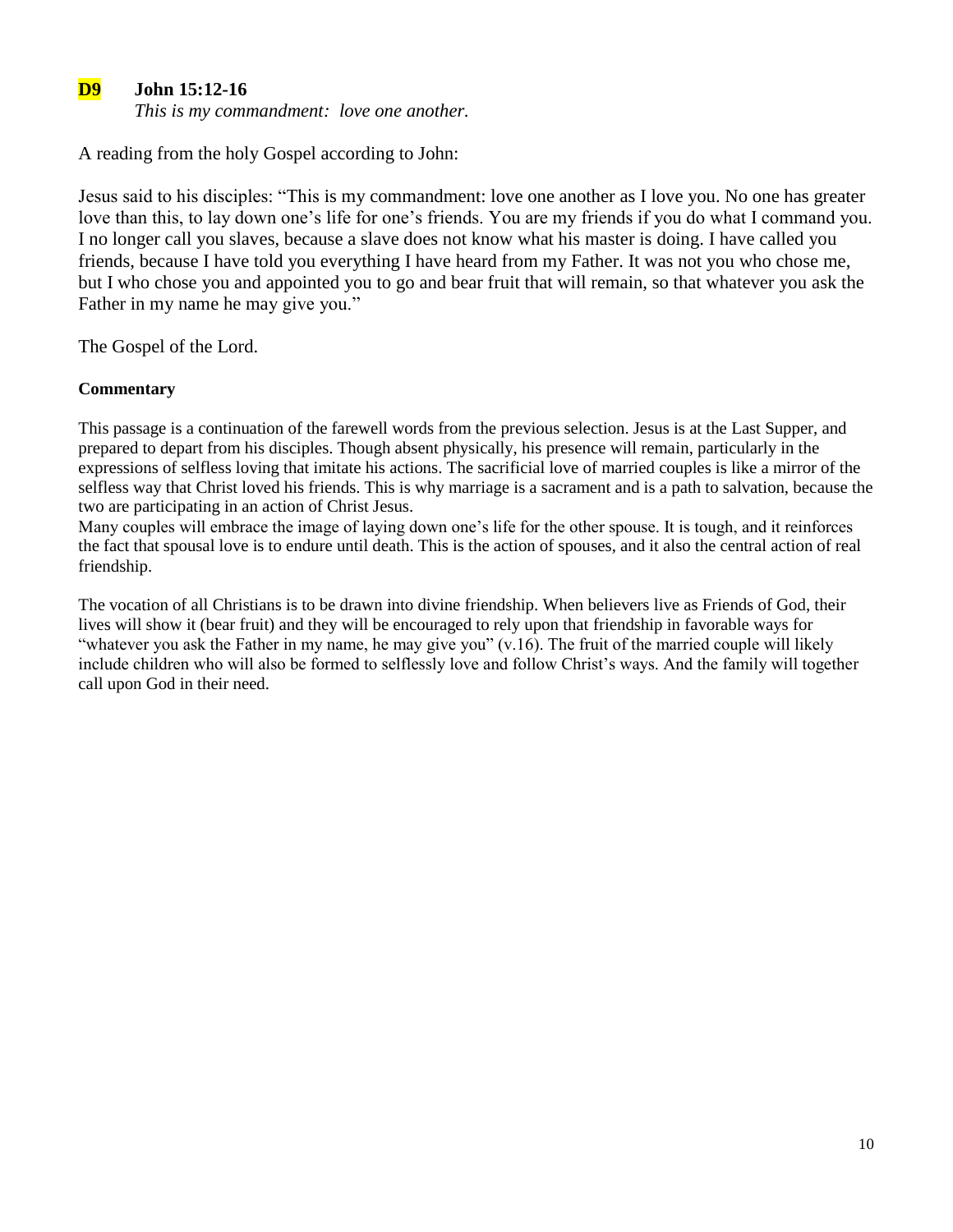### **D10-a John 17:20-26 (Long Form)**

*That they may be brought to perfection as one.*

A reading from the holy Gospel according to John:

Jesus raised his eyes to heaven and said: "I pray not only for my disciples, but also for those who will believe in me through their word, so that they may all be one, as you, Father, are in me and I in you, that they also may be in us, that the world may believe that you sent me. And I have given them the glory you gave me, so that they may be one, as we are one, I in them and you in me, that they may be brought to perfection as one, that the world may know that you sent me, and that you loved them even as you loved me. Father, they are your gift to me. I wish that where I am they also may be with me, that they may see my glory that you gave me, because you loved me before the foundation of the world. Righteous Father, the world also does not know you, but I know you, and they know that you sent me. I made known to them your name and I will make it known, that the love with which you loved memay be in them and I in them"

The Gospel of the Lord.

### *OR*

# **D10-b John 17:20-23 (Short Form)**

*That they may be brought to perfection as one.*

A reading from the holy Gospel according to John:

Jesus raised his eyes to heaven and said: "Holy Father, I pray not only for these, but also for those who will believe in me through their word, so that they may all be one, as you, Father, are in me and I in you, that they also may be in us, that the world may believe that you sent me. And I have given them the glory you gave me, so that they may be one, as we are one, I in them and you in me, that they may be brought to perfection as one, that the world may know that you sent me, and that you loved them even as you loved me."

The Gospel of the Lord

### **Commentary**

Just before Jesus enters into his passion and death, he prays this prayer for love and unity. He looks up into heaven and desires that the glory of heaven will be made known on earth. His prayer draws upon the profound unity of the Trinity, where God the Father perfectly and fully loves God the Son and they dwell in each other's love.

The Trinity has at times, been described in our tradition this way: The three persons of the Godhead are like a Lover, the Beloved, and the Love between them – corresponding to God the Father, who loves God the Son, and God the Holy Spirit who is the love shared between them. The seamless unity of the Father and Son (the Lover and the Beloved), is a metaphor for the unity that is desired through a sacramental marriage.

As Jesus mystically envisions heavenly glory, he desires that all in his flock are to share heaven with him. Married couples embark on a journey that is to culminate in heaven. They walk alongside each another in their earthly lives, and an indispensable part of life include a spiritual life and an eternal dimension.

This passage might be favored by couples who desire an intense bond, including a strong spiritual unity that can only come from relying upon the Holy Spirit in their relationship. Also, those who have struggled to reconcile